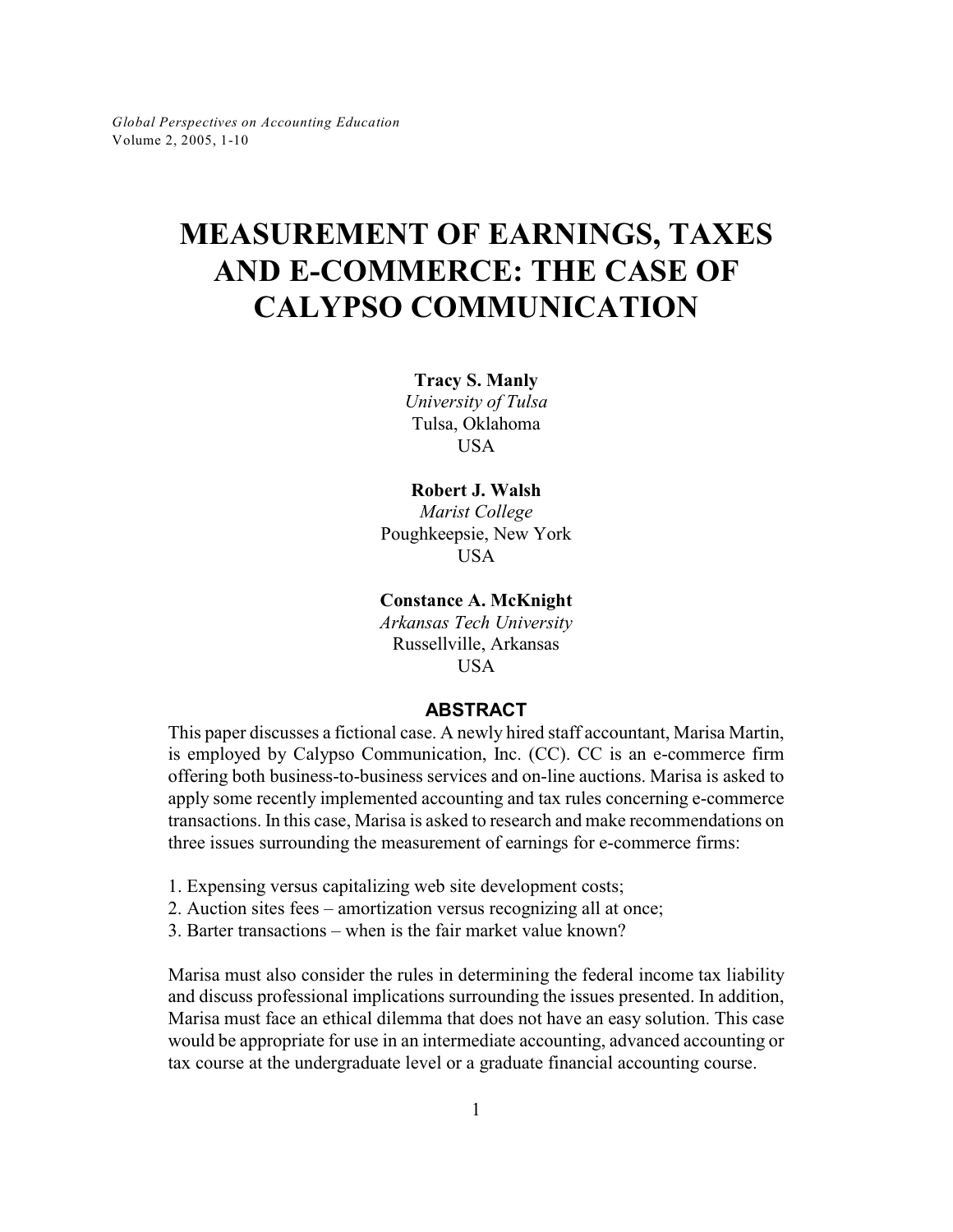## **LEARNING OBJECTIVES**

The learning objectives of the case are as follows:

- 1. Students will enhance their research skills by locating applicable rules in financial accounting and tax databases.
- 2. Students will gain knowledge about financial accounting and tax rules facing e-commerce businesses.
- 3. Students will exercise the opportunity to use professional judgment when applying relevant authority.
- 4. Students will evaluate an ethical dilemma and present a resolution.
- 5. Students will utilize critical thinking and writing skills.
- 6. Students will practice interpersonal and leadership skills (if assigned in groups).

## **INTRODUCTION**

**MA** arisa Martin graduated from State University last May with a master's degree in accounting.<br>A few days after graduation, Marisa took the CPA exam and passed it with flying colors.<br>College, she completed her undergradu arisa Martin graduated from State University last May with a master's degree in accounting. A few days after graduation, Marisa took the CPA exam and passed it with flying colors. Marisa's parents were overjoyed. Not only is Marisa the first person in her family to go to Marisa hopes that her hard work and success will encourage her five younger siblings to attend college.

Since graduation, Marisa has been employed as an accountant at Calypso Communication, Inc. Marisa eagerly accepted the job with the publicly-traded company. Although her salary is far better than she could have imagined five years ago, Marisa is working hard to cover living expenses and repay student loans. Marisa's parents could not be more proud. They are so impressed with the company and so assured of Marisa's capabilities, they have put a substantial portion of their retirement investment portfolio in Calypso stock.

While her time at Calypso has been challenging, she has yet to experience a "year-end closing" of the accounting books and preparation of the annual financial statements that are included in the annual report and the SEC filing. However, she has heard whispers from other employees about Calypso's need to "meet the numbers" as expected by Wall Street stock analysts, investors and creditors. It is well known that the CEO of Calypso, Michael Mills, throws a huge bash for the employees each time the company meets its earnings targets. When the company first reported an annual profit in 2001, Mills flew forty employees and guests to Las Vegas for a "celebration weekend." Last quarter when the company exceeded the target earnings, each worker received a \$500 bonus. The top management and most of her co-workers believe that if Calypso's earnings are below the targets set by the investors, the stock price could drop substantially. This is a large concern for Calypso's managers because they would like to raise additional capital for expansion in the next twelve to fifteen months. It is also a large issue for the majority of employees who hold stock options in the company and company stock in their 401(k) retirement accounts.

# **BACKGROUND AND OVERVIEW**

Calypso Communication, Inc. (CC) was founded in January 1999 with Michael Mills serving as the Chief Executive Officer (CEO). Mills, an entrepreneur and former marketing executive, began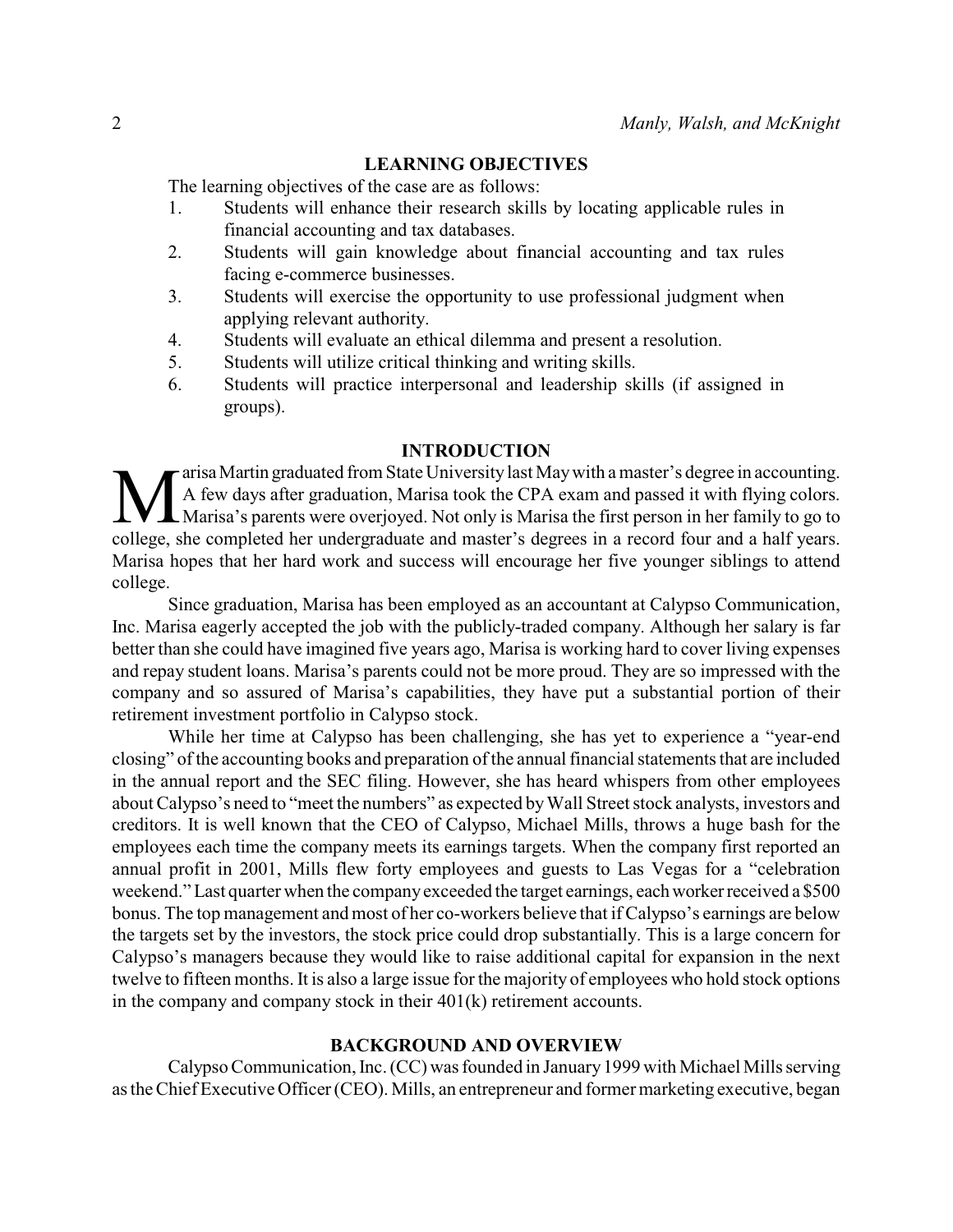the company with his long-time friend and college roommate, Peter Phillips. Phillips worked for some of the largest computer companies in the world before leaving to start CC. Phillips serves the company as Chief Operations Officer (COO) and oversees all of the technical staff and work. Although Phillips possesses greater technical expertise than Mills and has worked for larger traditional companies, he agrees with Mills on the importance of maintaining a relaxed and open corporate atmosphere. They want the employees to feel valuable to CC and to have a good time at work. Many employees work on "flex-time" and telecommute part of the week. There is no formal dress code for the office and workers are encouraged to be casual and comfortable.

Mills and Phillips created the corporation to provide on-line, business-to-business services to its clients. CC primarily provides pricing information for businesses via the Internet. The information includes wholesale prices that companies might not want to make publicly available on the web. Buyers and sellers give pricing information for their products and can search for prices on purchases they need to make. Through this electronic procurement process, CC allows businesses to increase efficiencies and lower costs throughout the value chain. Business customers pay a monthly fee to log on directly to CC's web site.

Business in this area has increased rapidly. More and more companies have found that using CC's services decreases their purchasing costs.CC's services also enable customers to shorten cycle times by creating faster access to market products. Some of CC's clients have also reported that the quick and easy access to the extensive pricing information has allowed them to develop new revenue streams not previously pursued.

In late 2001, CC began developing an on-line auction site, allowing individuals and companies to list items for sale, and other individuals and companies to bid competitively on these items over a set period of time. The auction site began operating in 2002. Initially, company executives envisioned the majority of on-line auction customers would come from the business sector, crossing over from CC's business-to-business service company. However, individuals have been using the service to buy and sell hard-to-find items, including antiques and collectibles.

Both business lines have grown considerably. Although CC recorded losses in 1999 and 2000, the company turned the corner and reported a modest net income in 2001 and is expected to show a net profit again in 2002. For the past six consecutive quarters, CC has met or exceeded earnings estimates set by outside analysts. Because of CC's relatively small earnings, its current P/E ratio of 74 to 1 indicates the company is selling at a large premium. CC's managers argue that the price-to-revenues ratio is a better measure for comparing CC to its competitors. Revenues are a major indicator of future possibilities for the majority of other e-commerce companies. The current price-to-revenues measure indicates CC is moderately priced and a good investment for future growth.

The year 2002 has not been without challenges to CC. The constant change in the businessto-business sector has meant that CC must continuously update and modify its web sites in order to satisfy its buying and selling customers. The increased activity in its on-line auction business has meant increased cash collections, but also an increase in employees needed to monitor the sites.

## **CONVERSATION BETWEEN KATE AND MARISA**

Marisa returns to her office on January 3, 2003 after the New Year's holiday. The first person she sees is her boss, the controller Kate Kyle.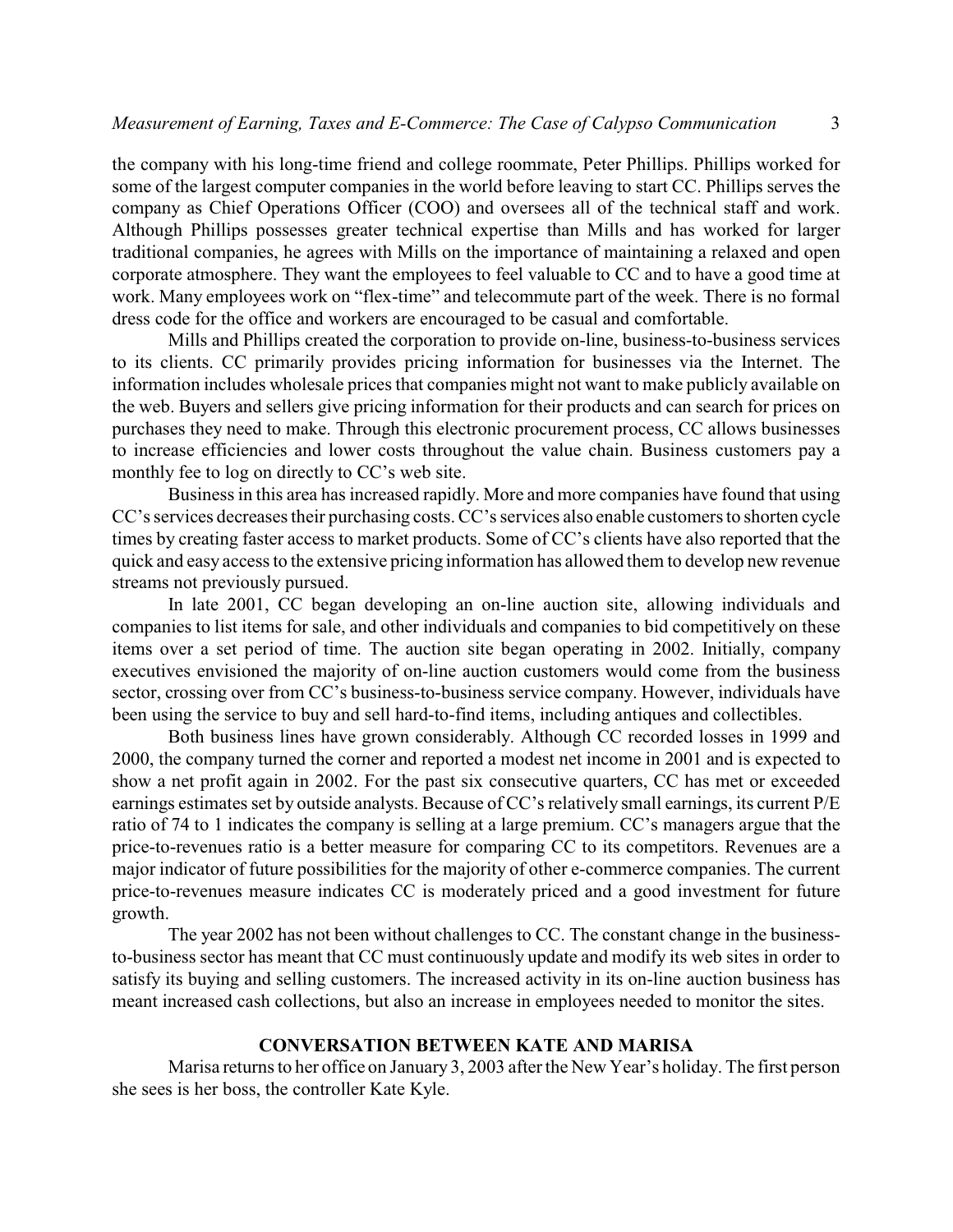"Welcome back," Kate opens.

"Thanks," Marisa replies.

"I hope you are well-rested," Kate continues. "We need to complete the closing for last year's accounting records. Upper management is anxious to get the final results to make an announcement to the financial press. It's important that we 'tie down' the numbers closely."

Kate begins by describing the financial accounting issues that need to be researched and documented for the "year-end close."

"Marisa, you first need to look at the web site development costs we incurred during 2002," Kate starts. "Our costs are considerably higher this year than they were previously because we've been trying to keep up with the increase in demand. Contrary to prior years, a material amount of the costs this year will benefit future periods, as we have really ramped up our capacity and web site capability. We've also spent an extraordinary amount for training employees. Obviously, we don't want to miss our target earnings estimate, so the more we can capitalize and the less expense we have to show this year, the better off we would be."

"Are we allowed to select the amounts to capitalize and expense or are there rules for that?" Marisa inquires. "I'll see what I can find. What else?"

"We also need to make certain we have properly recognized revenue for our auction site," Kate says. "Since we started the auction site in 2002, this is the first year the revenue from this area is substantial. In general, we recognize two types of fees – listing fees and success fees. Success fees are recognized at the time the transaction is successfully concluded. We don't have much trouble ascertaining that. Listing fees are another story!"

Marisa sees more uncertainty developing in this closing process. She thinks to herself that this is not at all how accounting seemed in college when there was a correct solution for every problem she had to solve in class.

"Listing fees can be recognized ratably over the estimated period of the auctions," Kate continues. "For example, we charge \$100 for listing 20 auctions. That would be \$5 per auction. But on the other hand, I think the real earnings process is actually having the seller sign up to list the items. So I think we could recognize a greater amount of the revenue when the initial \$100 is received. We also need to consider the fact that when a customer signs up for auctions after the first 20, the subsequent charge is \$100 for 50 auctions. I need you to look more into that too."

"Got it. Anything else?" Marisa asks.

"One more thing," Kate answers. "In 2002, Calypso began materially exchanging advertising with others' web sites. That means we get to advertise on their web site, and they receive advertising space on ours. No cash has been exchanged between the two parties, only the advertising space. But we still need to recognize revenue and expense for this."

"But won't the two net out – the revenue and the expense," Marisa posits, "so the effect on net income is zero?"

"Correct," Kate answers. "Since CC has been profitable for a relatively short time, some of our investors want to see large growth in revenue too – so revenue, and not just net income, becomes an important item."

"Last item – I promise," says Kate. "While you are researching the accounting treatment, I also need to know the tax treatment of web site development costs and the revenue from the auction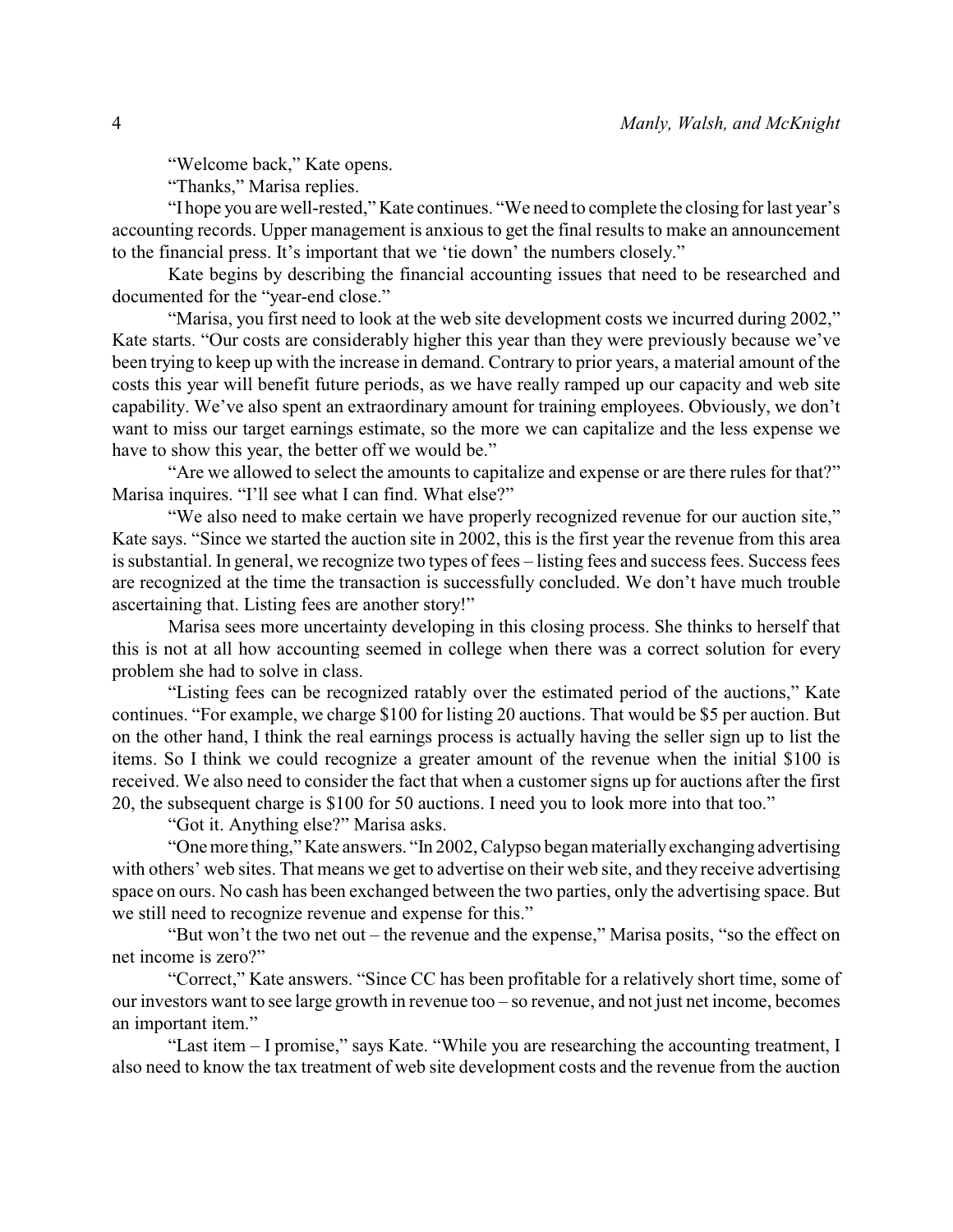fees. Keep in mind Calypso is an accrual-basis taxpayer. Also remember that we provide the service to our customers on the auction site within six months of receiving their prepayment."

"Gotcha," Marisa replies, as she turns to walk out of Kate's office.

### **RESEARCH RESULTS**

After a few days of research, Marisa presents her results to Kate. Kate could not be more pleased. Marisa's work is thorough and complete. In addition, the financial results achieve analysts' expectations and the auditors are about to sign off.

Marisa decides to review the financial statements one last time before the final meeting with the auditors. Upon review, Marisa is shocked to see an error. It seems as though one of her recommendations was misinterpreted, resulting in a material increase in net income. If it were correctly recorded, the company would not meet its financial goals. Marisa approaches Kate immediately.

"What should we do? The auditors have spent a considerable amount of time on this audit, and the public earnings announcement is scheduled for this afternoon!" Marisa exclaims.

"Marisa, the numbers are fine. The auditors have already stated they are materially correct. Maybe you were incorrect in your initial research. Anyway, why rock the boat? The auditors are happy, top management is happy, and it looks like we will be getting a bonus and a vacation. Don't worry about it; you have done a great job." Kate shakes Marisa's hand and leaves the room to join the auditors for the earnings announcement.

## **FORMAL REQUIREMENTS**

Answers to Issues 1-4 are limited to one page each (double-spaced, including references) and should be addressed to Kate Kyle, Controller. Issue 5 is limited to three pages, double-spaced.

In researching Issues 1-3, you should follow generally accepted accounting principles. Start your research with the most authoritative literature. If no answers are found, other authoritative literature from the GAAP hierarchy should be examined. You can start your research by utilizing the FARS database or the FASB web site (www.fasb.org).

## **Issue #1:**

This year Calypso Communication, Inc. spent \$77,000,000 developing new web sites for its business. These costs are summarized in Exhibit 1. Research relevant sources and present your solution for how CC should record these costs in the financial statements. Justify your position clearly, and properly cite any sources. Assume all amounts are material.

## **Issue #2:**

Initially, a customer (business or individual) pays \$100 for listing 20 items on the on-line auction site. After the initial listing, repeat customers can pay \$100 for 50 items on the on-line auction site.

Calypso's auction division received \$200,000,000 in auction fees last year. These fees were collected as shown in Exhibit 2. Research relevant authority and present the proper revenue recognition for CC. Justify your position clearly, and properly cite any sources. Assume all amounts are material.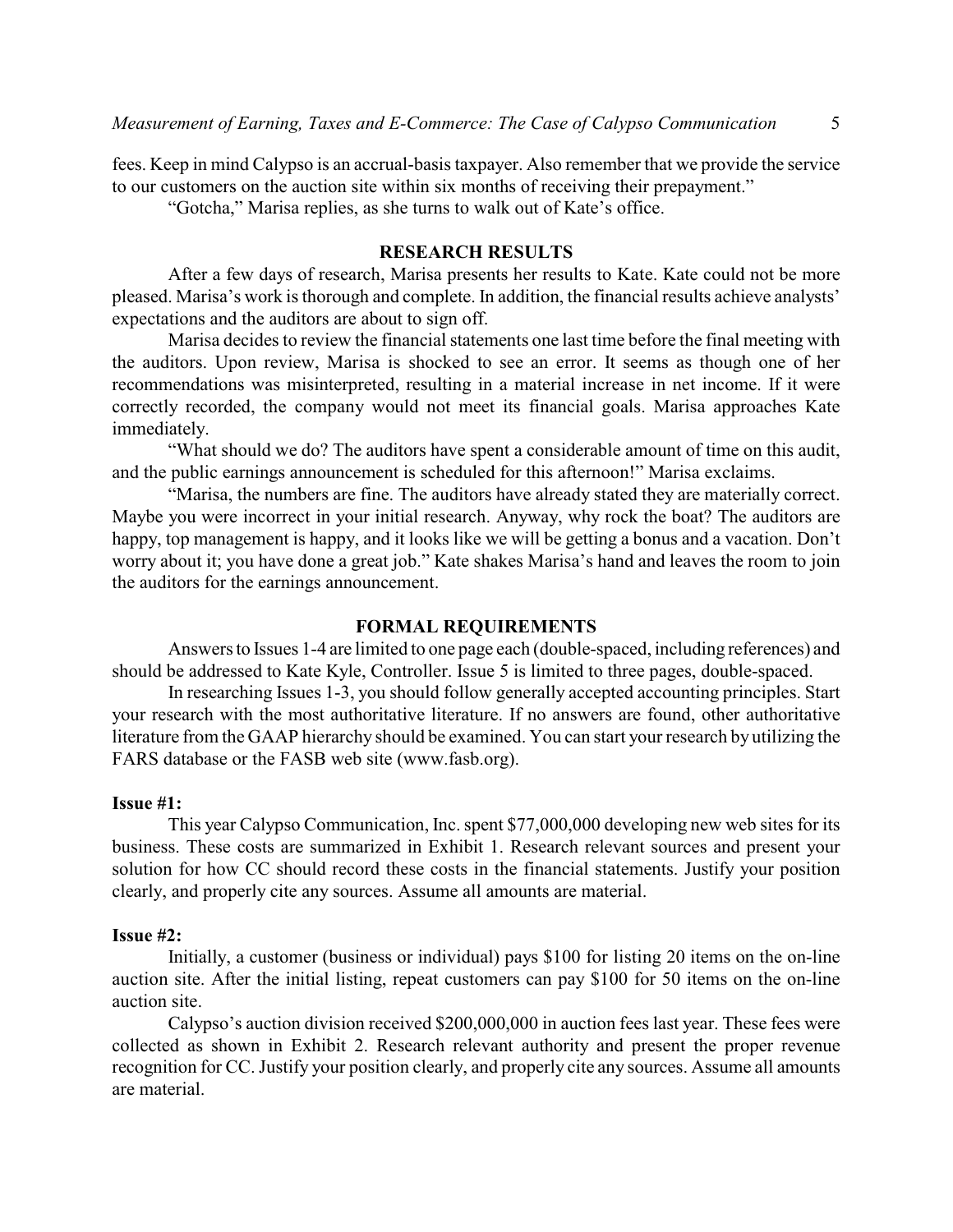# **Exhibit 1 Web Site Development Costs**

| Addressing legal considerations such as privacy, copyright, trademark, and<br>compliance for auction web site (planning stage) | \$11,900,000 |
|--------------------------------------------------------------------------------------------------------------------------------|--------------|
| Developing software tools required for the development work of the auction<br>web site (infrastructure development stage)      | 14,000,000   |
| Creating the initial graphics for auction web site (graphics development stage)                                                | 22,300,000   |
| Entering initial content into the auction web site (content development stage)                                                 | 12,100,000   |
| Updating graphics on auction web site after initial customer feedback<br>(operating stage)                                     | 1,400,000    |
| Creating new links and verifying links are working properly for both web<br>sites (operating stage)                            | 8,000,000    |
| Training of employees in support of the web sites (operating stage)                                                            | 7,300,000    |

# **Exhibit 2 Revenues from On-line Auctions**

|                                                                                     | Revenue       |
|-------------------------------------------------------------------------------------|---------------|
| New customers initial order<br>$(1,400,000$ customers paying \$100 for 20 auctions) | \$140,000,000 |
| Repeat customers<br>(600,000 customers paying \$100 for 50 auctions)                | 60,000,000    |

## **Issue #3:**

CC sold \$70,000,000 total advertising on its web site in 2002. Included in the total was \$40,000,000 of bartered transactions in which CC also received advertising on other web sites. The cash sales of advertising space have all been made in the last six months and were all for ads on CC's homepage that is viewed by all users of the web site. Of the \$40,000,000 in barter revenues, \$15,000,000 was for ad space on the homepage, and the remaining barter transactions were for ad space on other pages in the web site.

Research relevant authority and make a recommendation for the proper recognition of the barter transactions. Justify your position clearly, and properly cite any sources. Assume all amounts are material.

# **Issue #4:**

What effects do the web site development costs and the revenue recognition of auction fees have on CC's tax liability for 2002? Justify your position clearly, and properly cite any sources.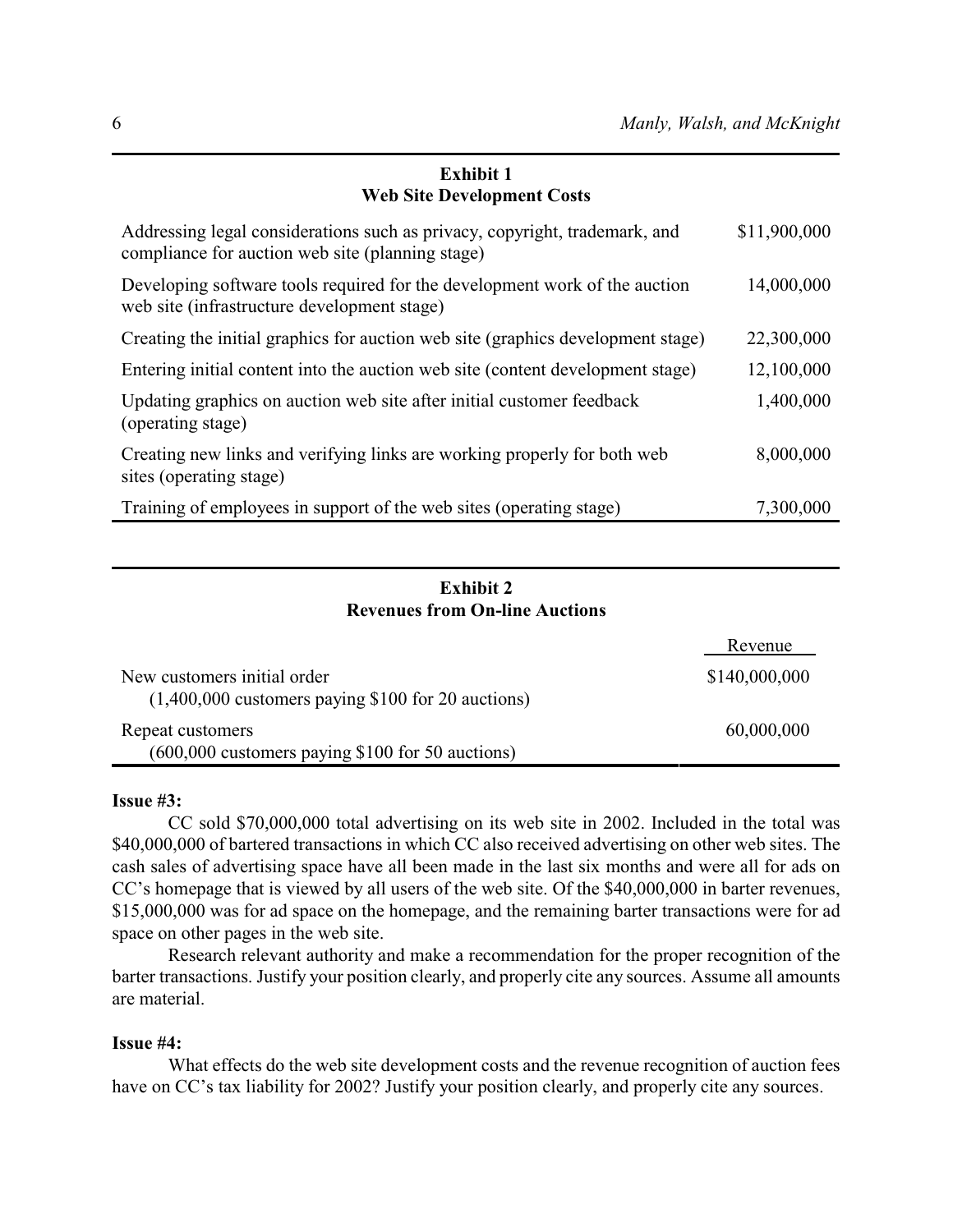## **Issue #5:**

- 1. Kate mentions the analysts' earnings targets several times to Marisa. Do you think outside parties should influence the accounting treatment used by companies? Discuss the ramifications of not meeting analysts' targets.
- 2. If there is authoritative literature on a particular subject, is there always a correct answer, or are there alternatives that fall within the bound of GAAP that require professional judgment? Support your answer with examples in the case.
- 3. What responsibility does Marisa have as a professional accountant?
- 4. What is Marisa's ethical issue? In answering this question, consider
	- a. Who are the stakeholders?
	- b. What are Marisa's alternatives?
	- c. What are the pros and cons of each alternative?
	- d. What should Marisa do?
	- e. How does the Sarbanes-Oxley Act passed in July 2002 affect Marissa and the other stakeholders? Does this influence your answer to part (d)? If so, explain how?

# **LEARNING OBJECTIVES AND GUIDELINES FOR IMPLEMENTATION**

This case provides students an opportunity to research U.S. GAAP by using recent Emerging Issues Task Force (EITF) pronouncements and an SEC Staff Accounting Bulletin (SAB) to the case of an e-commerce firm. The case takes place in the context of an e-business that has two main lines of business – a business-to-business electronic procurement and an on-line auction site. Prior research in accounting education has shown that cases can be a valuable means of improving students' analytical skills, time organization skills and problem-solving skills (Libby, 1991; Stout, 1996; Cunningham, 1999; Bierstaker et al., 2000). In addition, Stout (1996) shows evidence that cases can create a positive view of the way students view specialization within the accounting field.

# **Analysis of Learning Objectives**

The learning objectives of the case are as follows:

- 1. Students will enhance their research skills by locating applicable rules in financial accounting and tax databases. *This case offers the opportunity for students to find answers to accounting questions by researching appropriate literature. The financial accounting issues are addressed in the pronouncements; however, the issues presented would not usually be covered in a general intermediate accounting text. Students gain experience working with the lower levels of GAAP hierarchy. Similarly, the tax issues are not those typically covered in class. Students have the opportunity to research in an unfamiliar topic area. [Note: Instructors not wishing to emphasize the research component of the case could attach the appendix included in the teaching notes to the students' version of the case.]*
- 2. Students will gain knowledge about financial accounting and tax rules facing e-commerce businesses. *As students research and prepare their solutions for the case, they will add to their understanding of the problems and solutions encountered by companies conducting e-commerce. While much of the business environment remains the same, this new way of providing goods and services created some accounting and tax issues that policy makers were forced to address.*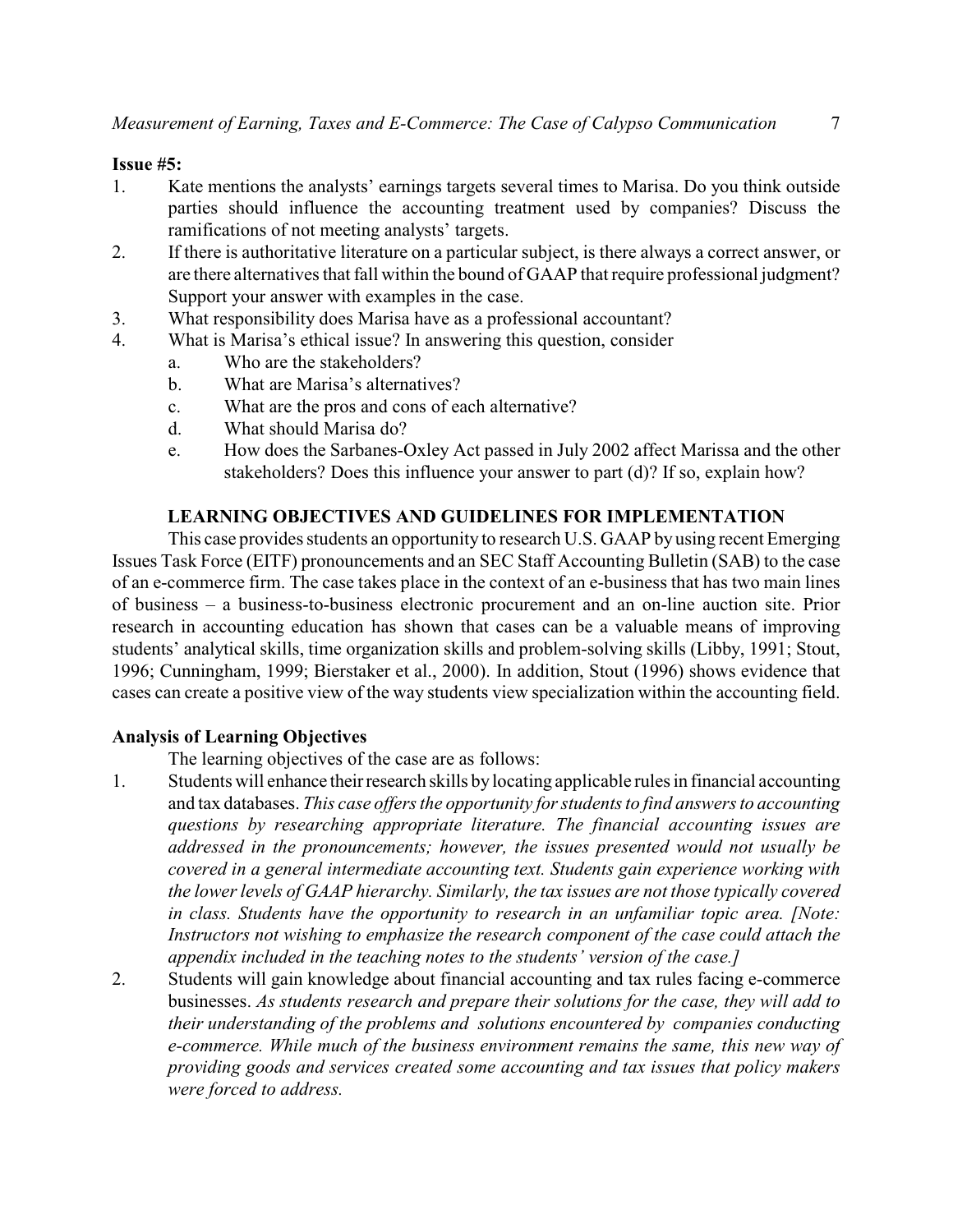- 3. Students will exercise the opportunity to use professional judgment when applying relevant authority. *Students are often led to think that there is one right answer to every problem. Obviously, this is not true in practice and this case helps bring out the different alternatives that could be undertaken even after considering the official pronouncements. Specifically, issues 2 and 3 could have different, but correct, solutions.*
- 4. Students will evaluate an ethical dilemma and present a resolution. *This case presents a character, Marisa, with whom students can identify and empathize. Issue 5 presents an ethical dilemma that Marisa faces. Students are taken through the process of evaluating the dilemma and considering alternatives before being asked for a decision. This trains students to identify and analyze ethical situations before simply stating an initial opinion.*
- 5. Students will utilize critical thinking and writing skills. *The case requires students to present their work in professional form as if addressed to the controller of a company. Students must support their answers with both research and logical arguments.*
- 6. Students will practice interpersonal and leadership skills (if assigned in groups). *The case can be assigned in groups and discussed in class. Students can practice presenting their answers and evidence before their classmates. Each group member must be prepared to talk about the group decision.*

## **Suggestions for Classroom Use**

For instructors new to using cases, Campbell and Lewis (1991) and Libby (1991) outline considerations that instructors should consider prior to adopting the case method, as well as assistance with choosing cases.

This case ideally can be used in the second part of an Intermediate Accounting course or another upper-level financial accounting course. A tax course is also a possibility, particularly Corporate Taxation, assuming the students have taken upper-level financial accounting courses. The case has been used successfully in an advanced financial accounting course at the undergraduate level. The students performed better on the financial accounting questions than on the tax question. Instructors should consider their students' familiarity with tax research in deciding how to best incorporate the taxation aspects of the case.

The case has also been implemented in an MBA accounting foundations course. Because these students are relatively unfamiliar with financial accounting, the Appendix – Outline of Relevant Research Sources is given with the case. Completing the case allows these graduate students to understand the dynamic nature of accounting and the need for research skills to be current in the field. Case materials also provide a richer environment to teach basic accounting concepts, such as revenue recognition, to graduate students.

Although this case can be a graded written individual assignment, the complex nature of the case lends itself to a written group project, usually of 2 or 3 students. Furthermore, an advantage of assigning the case as a group project allows students to develop or reinforce interpersonal skills.

It is suggested that on the day the assignment is handed in to the professor, it is discussed in class. Poll the groups about their answers and then tally the results on the board for each issue. If the groups disagree about the proper recognition in Issues 1-4, encourage the groups to support their ideas with the appropriate resources. For Issue #5, the professor should elaborate the real pressure on Marisa and encourage students to explore all sides of the ethical dilemma.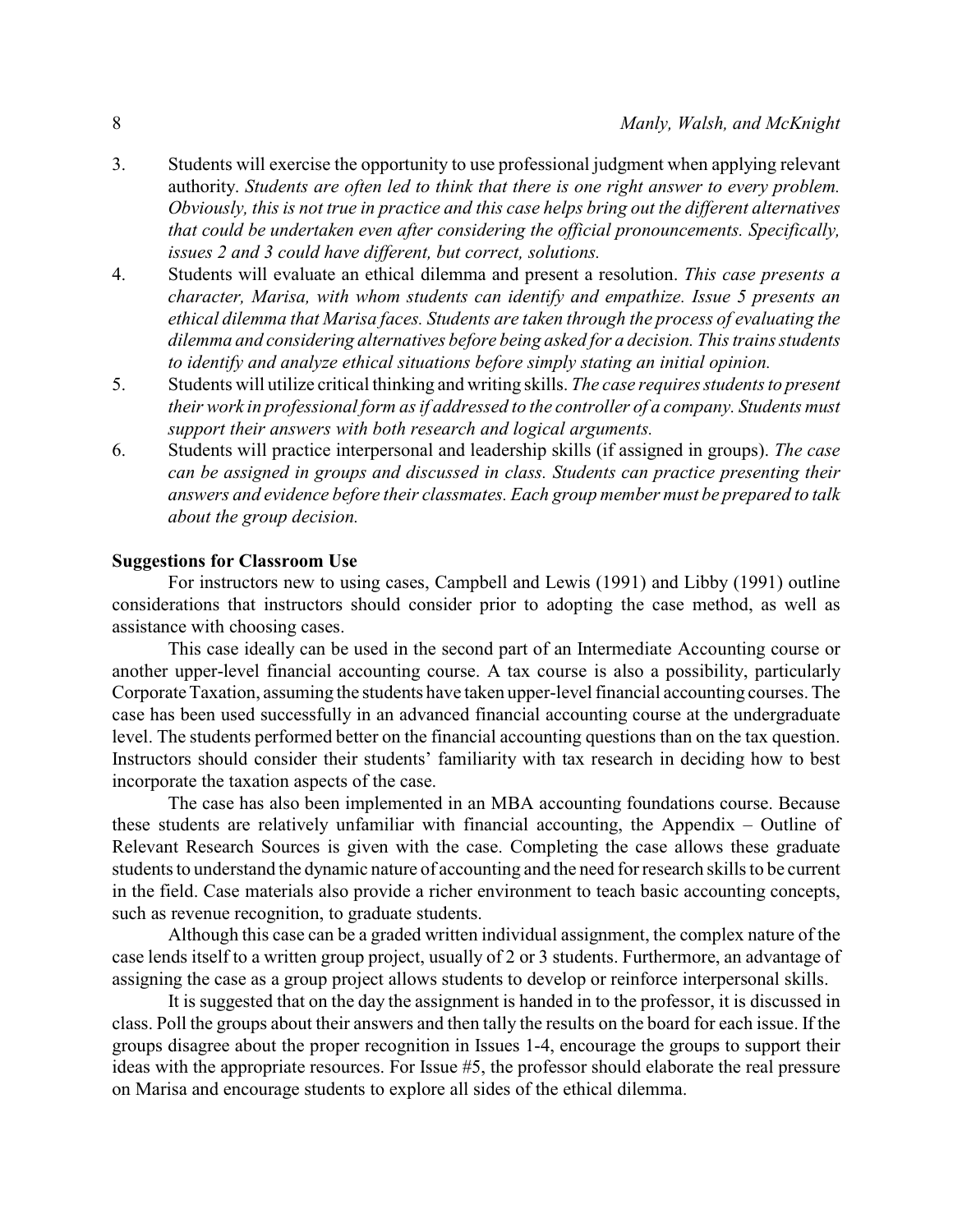## **Student Feedback**

After they completed the assignment, the students were asked to complete a questionnaire about the case. The questions and the means of the responses are summarized in the table below.

In addition to the high mean scores on the feedback questionnaires, the distributions also showed that the students responded positively to the experience. There were very few responses (less than three percent) to any question marked "mildly disagree" or "disagree", and no responses to any question marked "strongly disagree."

| Scale: 1=Strongly disagree; 7=Strongly agree                                                                    | Undergraduates 25<br>students completed case<br>13 completed survey | Graduates 17<br>students completed<br>case and survey |
|-----------------------------------------------------------------------------------------------------------------|---------------------------------------------------------------------|-------------------------------------------------------|
| My understanding of revenue recognition<br>has improved as a result of completing the<br>case.                  | 5.7                                                                 | 5.7                                                   |
| I found the case to be interesting.                                                                             | 5.6                                                                 | 6.0                                                   |
| My ability to analyze ethical dilemmas in the<br>workplace has improved as a result of<br>completing the case.  | 5.3                                                                 | 5.2                                                   |
| The case provided sufficient background<br>information.                                                         | 6.4                                                                 | 5.0                                                   |
| My ability to research relevant authoritative<br>literature has improved as a result of<br>completing the case. | 6.4                                                                 | 6.1                                                   |
| My teamwork and leadership skills have<br>improved as a result of completing the case.                          | 5.9                                                                 | 6.0                                                   |

The students were also given the opportunity to respond to open-ended questions about the case. The first question asked for ways to improve the case. The responses were useful and constructive, but none required substantial changes to the case materials. The students need to have clear instructions on using FARS or other research resources. Instructors should also give specific direction on the form of the final solution, memorandum or letter.

The second open-ended question asked the students how the case most benefitted their learning. Some sample responses follow:

- Realizing that learning is not finished when you get a degree. One must continue researching and be "up-to-date" on all relevant materials once one enters into the workforce.
- I was able to relate with this case better than some of the examples in my books because of the topic.
- Showing me how FASB standards actually come into play with real life reporting issues.